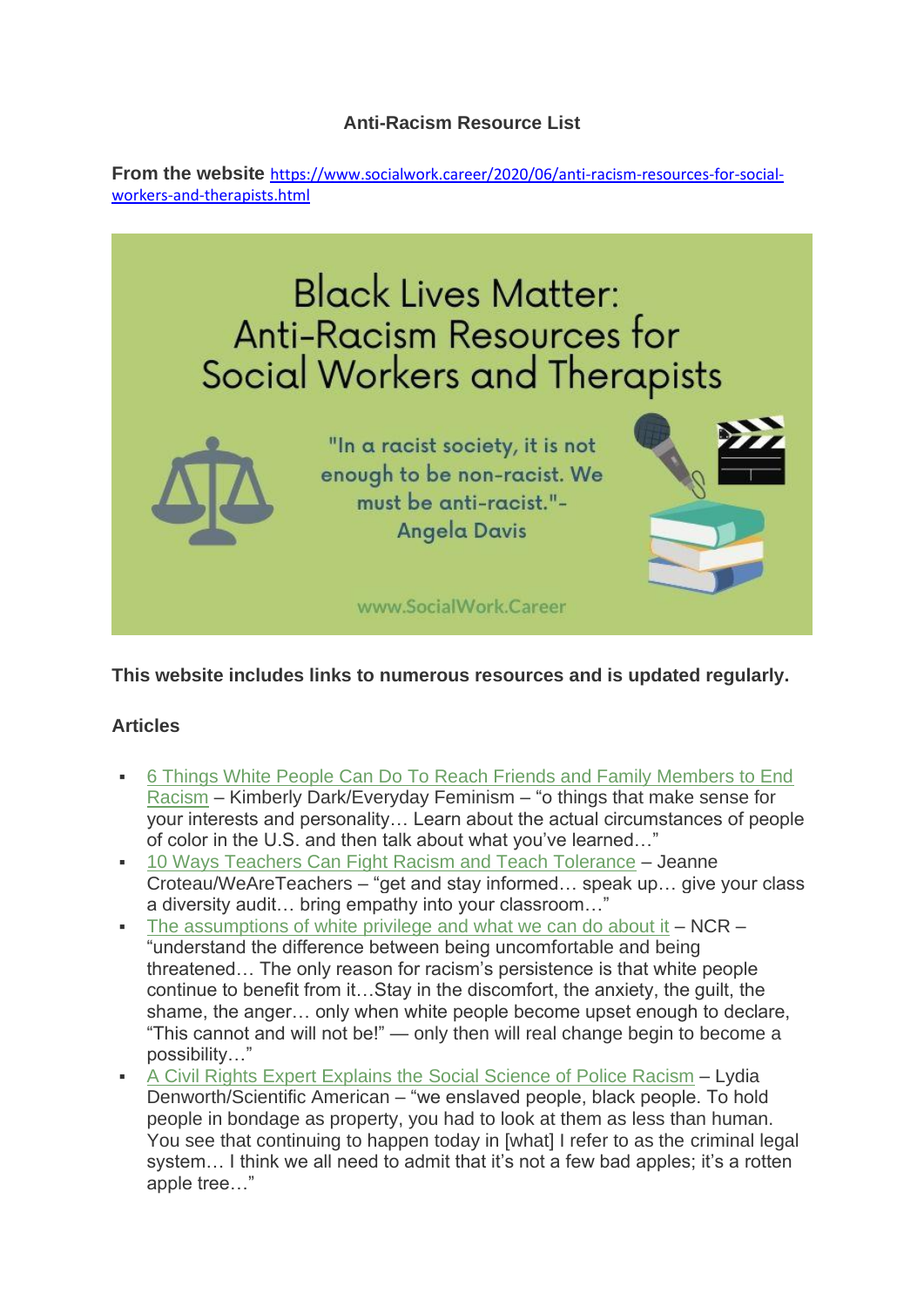- [Dear White People: Let's not continue to be our ancestors](https://everydayraceblog.com/2020/05/31/dear-white-people-lets-not-continue-to-be-our-ancestors/) Natalie McCabe Zwerger/Everyday Race – "This is the time for our call to *action*, for us to explicitly and intentionally demonstrate to Black people that we understand the weight of our racism, the weight of our privilege, the weight of our ignorance…"
- Dinah, Put Down Your Horn: Blackface Minstrel Songs Don't Belong in Music [Class](https://gen.medium.com/dinah-put-down-your-horn-154b8d8db12a) – Katya Ermolaeva/Gen Medium – ""Oh! Susanna," "Jimmy Crack Corn," and "Camptown Races"… these songs (and many others) have racist roots in the tradition of blackface minstrelsy…"
- ['Discomfort is part of change': How to be an ally in fighting anti-black racism](https://ca.news.yahoo.com/discomfort-part-change-ally-fighting-175350872.html) Adina Bresge/Canadian Press – "ongoing commitment to educating yourself about anti-black racism and your role within it, listening to and amplifying black voices and speaking up when they go unheard…"
- [A History of Race and Racism in America, in 24 Chapters](https://www.nytimes.com/2017/02/22/books/review/a-history-of-race-and-racism-in-america-in-24-chapters.html?) NYT "the most influential books on race and the black experience published in the United States for each decade of the nation's existence — a history of race through ideas, arranged chronologically on the shelf…"
- **How Amy Cooper and George Floyd represent two versions of racism that black** [Americans face every day](https://www.washingtonpost.com/opinions/2020/05/28/how-amy-cooper-george-floyd-represent-two-versions-racism-that-black-americans-face-every-day/) – The Washington Post – "Few would call themselves racist, and yet we see the inequality all around us… Economic exclusion is the engine of inequality…"
- [How to Be A Racial Transformer](https://youthrex.com/infographic/how-to-be-a-racial-transformer/) Youthrex/Colorlines "helpful infographic... watch out for coded racism and expose it... dig in and do the work – not just talk – of racial justice…"
- [How to Fight Racial Bias, According to a Stanford Psychologist](https://nextbigideaclub.com/fight-racial-bias-according-stanford-psychologist/24048/?) Next Big Idea Club – "series of [free] short videos… Dr. Jennifer L. Eberhardt shares the science of how bias really works, and what we can do to overcome it…"
- [How to Increase Your Empathy](https://www.6seconds.org/2017/07/20/how-to-increase-your-empathy/) Six Seconds "5 practical tips to increase your empathy in any situation…"
- [How to Support the Protests and Fight for Racial Justice](https://www.idealist.org/en/days/how-to-support-the-protests-and-fight-for-racial-justice) Idealist "If you're joining the protests, it's important to know how to stay safe and to know your rights… seeking out a mutual aid group near you is a great way to get involved…"
- **[I Don't Need 'Love' Texts From My White Friends](https://www.nytimes.com/2020/06/05/opinion/whites-anti-blackness-protests.html?) Chad Sanders/NYT "When** you text me and tell me you're "just thinking of me" because this fear is momentarily evident to you after seeing the atrocities depicted on CNN, you create work for me. You invite me to… tell you that it's not your fault and that you are special. That attacks my dignity. That dehumanizes me…"
- A Letter To White Women Who Keep Asking What They Can Do To Combat [Racism From A Black Woman](https://docs.google.com/document/d/1Bu6PCX9dch3q5xZVJNe_VO6LxclWDoyKZ1zbsbcxXc4/edit) – Geri Brown – "It's the *inwardly "indifferent" racists* that scare the living bleep out of me. The ones who tout, online that they support black and brown people but in reality only practice indifference towards them…"
- Moving from Cultural [Competence to Antiracism](https://www.nicabm.com/moving-from-cultural-competence-to-antiracism/) NICABM "validate your clients' experiences, emotions, perceptions… it is their moment. Its also a moment to review your own emotions , experiences and perceptions- and to take ownership…"
- [Now Is the Time for a Rights-Based Approach to Social Work Practice](https://link.springer.com/article/10.1007/s41134-020-00125-1) Jane McPherson – "Through a rights-based lens, we see that in many societies access to healthcare, unemployment benefits, housing, social security, education, etc.—the social and economic rights first promised in the Universal